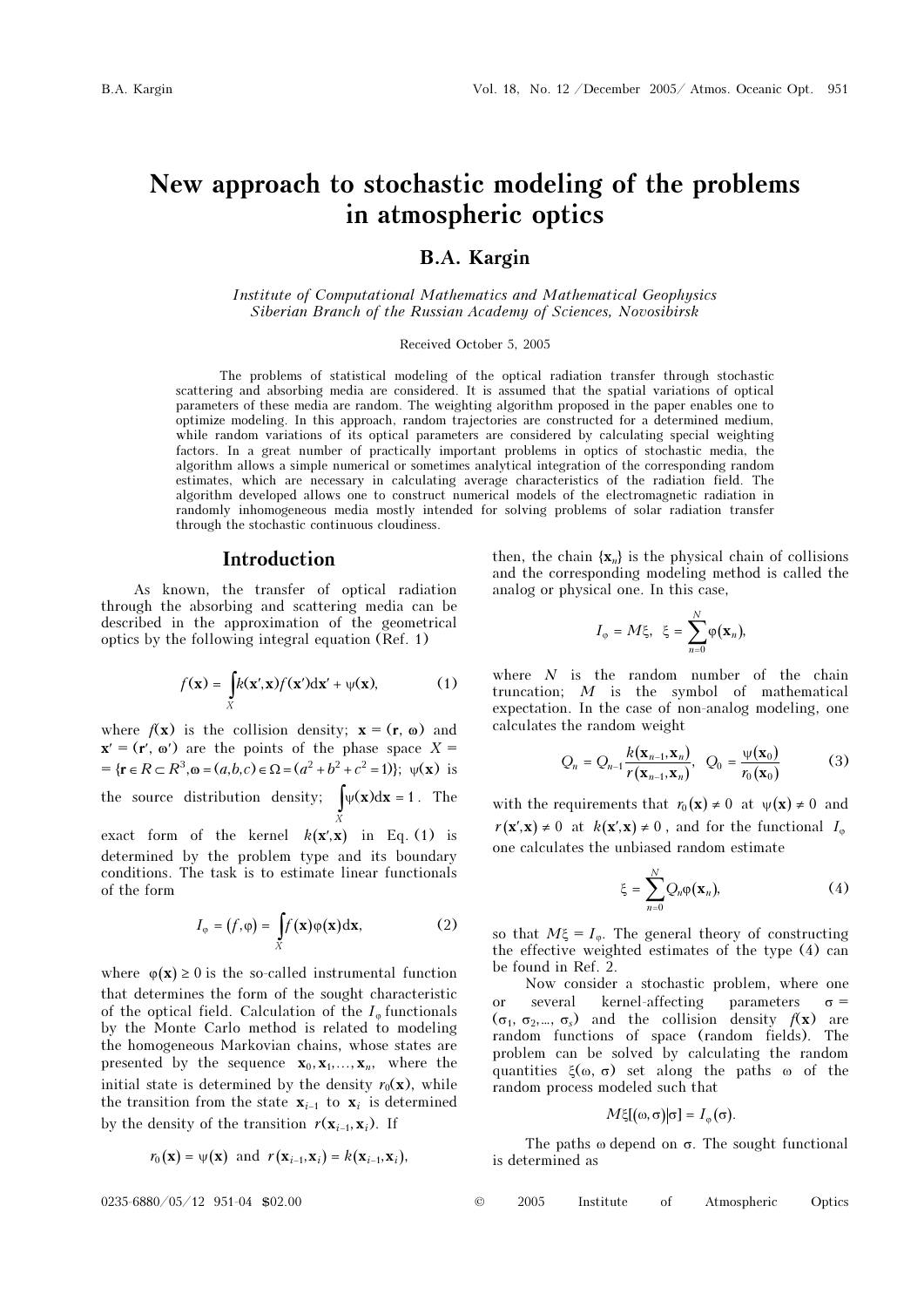$I = \langle I_{\infty}(\sigma) \rangle$ ,

where  $\langle \rangle$  denote statistical averaging over the distribution of the random field σ. One of the most important stochastic problems of atmospheric optics is simulation of solar radiation transfer through a cloudy atmosphere. This problem is important for two reasons. First, clouds that always cover the major part of the Earth's surface are one of the main factors determining the radiative transfer in the "atmosphere – underlying surface" system and the inflow of solar energy to the Earth's surface. Second, any cloudiness has a stochastic structure, which can tolerably be described only by statistical modeling. This paper addresses some questions of applying statistical modeling to solution of this stochastic problem.

### Statement of the problem

Consider the process of particle (photon) transfer in the phase space  $X = R \times \Omega$ ,  $\mathbf{x}(\mathbf{r}, \omega) \in X$ of the coordinates  $\mathbf{r} \in R = (-\infty, \infty) \times [h, H]$  and directions  $\omega(\mu,\varphi) \in \Omega = [-1,1] \times [0,2\pi]$ . The unit vector  $(|\omega| = 1)$  along the particle travel direction is determined by the characteristics  $\mu = \cos \theta$  and  $\varphi$ . Here,  $\theta$  is the angle between the vector  $\omega$  and the axis OZ,  $\varphi$  is the azimuth angle, i.e., the angle between the axis OX and the vector  $\mathbf{\omega}_{\perp}$  (projection of  $\mathbf{\omega}$  onto the plane  $z = 0$ ); and  $\Omega_{-}$  and  $\Omega_{+}$  are the spaces of the unit vectors  $\omega$ , for which  $\mu \in [-1, 0]$  and  $\mu \in [0, 1]$ , respectively.

The effect of the scattering and absorbing medium on the transfer of photons is determined by macroscopic cross sections of scattering  $\Sigma_s(\mathbf{r})$ , absorption  $\Sigma_a(\mathbf{r})$ , and by the scattering phase function The effect of<br>medium on the tra<br>macroscopic cross<br>absorption  $\Sigma_a(\mathbf{r})$ , an<br> $g(\mathbf{r}, \tilde{\mu})$ , where  $\tilde{\mu} =$  $q(\mathbf{r}, \tilde{\mathbf{u}})$ , where  $\tilde{\mathbf{u}} = (\mathbf{\omega}', \mathbf{\omega})$  is the cosine of the angle between the directions ω′ and ω of the particle trajectory prior to and after the scattering event, absorption  $\Sigma_a(\mathbf{r})$ , and by the scattering phase function  $g(\mathbf{r}, \tilde{\mu})$ , where  $\tilde{\mu} = (\omega', \omega)$  is the cosine of the angle between the directions  $\omega'$  and  $\omega$  of the particle trajectory prior to and after the scatte property: and arter<br>inction  $g(\mathbf{r}, t)$ <br> $\int g(\mathbf{r}, \tilde{\mu}) d\tilde{\mu} =$ ピ<br>ア

$$
\int_{-1}^{+1} g(\mathbf{r}, \tilde{\mu}) d\tilde{\mu} = 1.
$$

Hereinafter, we shall use the following characteristics:

$$
\Sigma(\mathbf{r}) = \Sigma_{\rm a}(\mathbf{r}) + \Sigma_{\rm s}(\mathbf{r}),
$$

which is the macroscopic cross section of extinction; the single scattering albedo (the probability of a particle to survival after a collision),

$$
q(\mathbf{r}) = \Sigma_{\rm s}(\mathbf{r})/\Sigma(\mathbf{r}),
$$

and the optical path length between the points r′ and r,

$$
\tau(\mathbf{r}',\mathbf{r}) = \int_{0}^{l} \Sigma(\mathbf{r}' + \omega s) \, \mathrm{d}s \;,
$$

where

$$
l=|\mathbf{r}-\mathbf{r}'|,\ \ \omega=(\mathbf{r}-\mathbf{r}')/|\mathbf{r}-\mathbf{r}'|.
$$

In our case, the source of particles is a unidirectional infinitely wide flux of photons incident on the upper boundary of the scattering layer at  $z = H$ . Such a source is described by the function  $S(\mathbf{r}, \mathbf{\omega}) = \pi S_0 \delta(z - H) \delta(\mathbf{\omega} - \mathbf{\omega}_0)$ , where  $\pi S_0$  is the solar constant at the chosen wavelength;  $\omega_0$  is the unit vector along the direction of solar radiation incidence onto the layer boundary.

Under such conditions, we have in Eq. (1) that

$$
\psi(\mathbf{x}) = \psi(\mathbf{r}, \mathbf{\omega}) = \pi S_0 \delta(z - H) \delta(\mathbf{\omega} - \mathbf{\omega}_0),
$$

and the kernel of Eq. (1) takes the form (Ref. 1):

$$
k(\mathbf{r}', \omega' \to \mathbf{r}, \omega) = \frac{q(\mathbf{r}')g(\mathbf{r}', (\omega', \omega))}{2\pi} \times \frac{1}{|\mathbf{r} - \mathbf{r}'|^2} \Sigma(\mathbf{r})e^{-\tau(\mathbf{r}', \mathbf{r})} \delta\left(\omega - \frac{\mathbf{r} - \mathbf{r}'}{|\mathbf{r} - \mathbf{r}'|}\right).
$$
 (5)

As we proceed to stochastic problem, we assume that one or several (in any combination) of the initial optical parameters in Eq. (5), namely,  $q(\mathbf{r})$ ,  $\Sigma(\mathbf{r})$ , and A<br>that of<br>poptica<br> $g(\mathbf{r}, \tilde{\mu})$  $q(\mathbf{r}, \tilde{\mu})$  are random functions of space. In the previous section, these functions are designated in general as σ.

Thus, hereinafter, we limit our consideration to statistical modeling of the radiation transfer through an isolated stochastic cloudiness ignoring scattering and absorption in the atmosphere below and above the clouds. Note that the radiation model of isolated cloudiness can easily be incorporated into the radiation model of the aerosol atmosphere, which is based on the already used in practice computer-based automated system for statistical modeling of the problems in atmospheric optics (Ref. 3).

# Weighting algorithm of stochastic modeling

The standard approach to solution of the above stochastic problem is based on the method of double randomization (see, for example, Ref. 1), which follows from the relation

$$
\langle I_{\varphi}(\sigma)\rangle = \langle M_{\omega}[\xi(\omega,\sigma)|\sigma]\rangle = M_{(\omega\sigma)}\xi(\omega,\sigma),
$$

where ω stands for the random path of the Markovian chain. In this case, the algorithm for calculating I involves:

1. Simulation of realization of the random field  $\sigma$ ;

2. For each realization of  $\sigma$ , simulation of  $n(n \geq 1)$  conditionally independent paths of the Markovian chain ω;

3. Calculation of the corresponding random estimates  $\xi(\omega,\sigma)$ .

With such an approach, there arise principle computational difficulties resulting in a significantly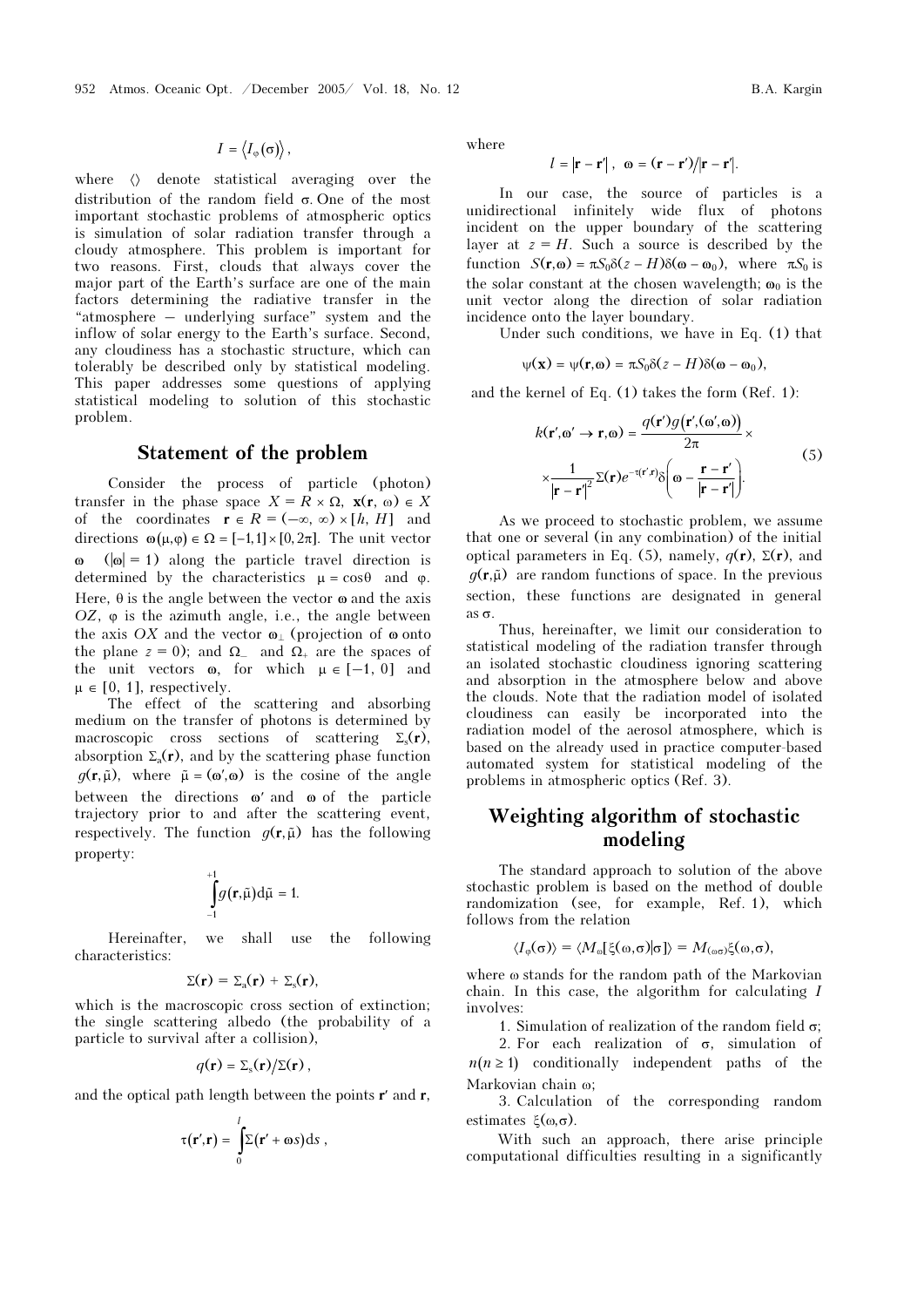−<br>−1  $\tau_0(\mathbf{r}_{i-1}, \mathbf{r}_i) = \int_{0}^{|\mathbf{r}_{i-1} - \mathbf{r}_i|} \Sigma_0(\mathbf{r}_{i-1} + s\omega_i)$  $\Sigma_0(\mathbf{r}_{i-1}, \mathbf{r}_i) = \mathbf{1} \quad \Sigma_0(\mathbf{r}_{i-1} + s\mathbf{\omega}_{i-1})$  $\overline{0}$ 

 $\mathbf{r}_{i-1}$  $\mathbf{r}_{i+1}$ ,  $\mathbf{r}_{i}$ ) =  $\qquad \sum_{i=1}^{n} (\mathbf{r}_{i+1} + s\mathbf{\omega})$ 

longer time of computations as compared with that in the case of a deterministic problem. The main difficulty is simulation of the photon paths in a randomly inhomogeneous 3D medium. In other words, every time in modeling the successive collision point, one has to solve a laborious problem of numerical analysis, namely, solution of the equation with respect to the parameter  $l$ 

$$
\int_{0}^{l} \Sigma(\mathbf{r}' + \omega s) \, \mathrm{d}s = -\ln \alpha,\tag{6}
$$

where  $\alpha$  is the random number uniformly distributed over the interval (0, 1). To solve this equation, we usually use a discrete approximation of the random function  $\Sigma(\mathbf{r}' + \mathbf{\omega}\sigma)$ ,  $s \ge 0$ . In the general case, this approach can result in uncontrolled errors in solution of Eq. (6). Reduction of the approximation step  $h_s$  of the function  $\Sigma$ (r' + ωσ) along the direction ω aimed at improving the approximation accuracy inevitably leads to the growth of the number of arithmetic operations needed to evaluate the root of Eq. (6) at the rate proportional to  $1/h_s$ . All this makes the above approach to simulation of the photon paths in randomly inhomogeneous media difficult to use for the entire series of practically important stochastic problems. For instance, this is true in the case of using spectral models of a random field  $\Sigma$ , in which the function  $\Sigma(\mathbf{r}' + \mathbf{\omega}\sigma)$  is a continuous random process along the arbitrary direction ω.

The weighting algorithm considered below allows us to eliminate the laborious solution of Eq. (6), which we would need to perform for each of the collision events, and to reduce modeling to the case analogous to the deterministic problem. The idea of this algorithm consists in the following. The estimates of the type  $(4)$  of the unknown functional I can be found from the same random photon paths for different realizations of the random field  $\Sigma(r)$  with the account of random weights (3) that remove the arising bias. Namely, the paths built for a certain determined function  $\Sigma_0(\mathbf{r})$  can be used for averaging of the functional  $I_{\omega}(\Sigma)$  over the realizations of  $\Sigma(\mathbf{r})$ , if after each transition  $\mathbf{x}' \to \mathbf{x}$ , the corresponding photon weight will be multiplied by the quantity  $k(\mathbf{x}', \mathbf{x}; \Sigma) / k(\mathbf{x}', \mathbf{x}; \Sigma_0).$ 

Assume that

$$
\mathbf{\omega}_n = \{ (\mathbf{x}_0, \mathbf{x}_1, \dots, \mathbf{x}_n); \ \mathbf{x}_i = (\mathbf{r}_i, \mathbf{\omega}_i); \ i = \overline{0, n} \}
$$

is a random  $n$ -segment path built for the transition density  $r(\mathbf{x}', \mathbf{x}) = k(\mathbf{x}', \mathbf{x}; \Sigma_0)$ . Now, the weighting coefficient  $O_n(\Sigma)$  that corresponds to the realization of  $\Sigma(r)$  is calculated by the formula

$$
Q_n(\Sigma) = \frac{\prod_{i=1}^{n-1} \Sigma_s(\mathbf{r}_i)}{\prod_{i=1}^n \Sigma_{s,0}(\mathbf{r}_i)} \frac{\Sigma(\mathbf{r}_n)}{\Sigma_0(\mathbf{r}_n)} e^{-\sum\limits_{i=1}^n (\tau(\mathbf{r}_{i-1}, \mathbf{r}_i) - \tau_0(\mathbf{r}_{i-1}, \mathbf{r}_i))}, \quad (7)
$$

where

and  $(8)$ 

$$
\tau_0(\mathbf{r}_{i-1}, \mathbf{r}_i) = \int_0^{\lfloor \mathbf{r}_{i-1} - \mathbf{r}_i \rfloor} \sum_0 (\mathbf{r}_{i-1} + s\omega_{i-1}) \, \mathrm{d}x.
$$
\n
$$
\tau(\mathbf{r}_{i-1}, \mathbf{r}_i) = \int_0^{\lfloor \mathbf{r}_{i-1} - \mathbf{r}_i \rfloor} \sum_0 (\mathbf{r}_{i-1} + s\omega_{i-1}) \, \mathrm{d}x.
$$

 $(\mathbf{r}_{i+1}, \mathbf{r}_i) = \int \Sigma_0 (\mathbf{r}_{i+1} + s\omega_{i+1}) ds;$  $i_{-1} - r_i$ 

 $\mathbf{r}_{i-1}, \mathbf{r}_i$  =  $\sum_{i=1}^{\infty} (\mathbf{r}_{i-1} + s\omega_{i-1}) ds$ 

 $(r_{i-1} + s\omega_{i-1})$ 

From Eqs. (7) and (8) it follows that to calculate  $\xi(\Sigma)$  along the path  $\omega_n$  built for the density  $k(x', x; \Sigma_0)$ , we need to obtain realizations of the random function  $\Sigma(\mathbf{r})$  only at the points  $\mathbf{r}_1$ , ...,  $\mathbf{r}_n$ , i.e.,  $\Sigma(\mathbf{r}_1)$ , …,  $\Sigma(\mathbf{r}_n)$ , and determine the values of integrals (8) of the functions  $\Sigma(\mathbf{r}_i + \mathbf{\omega}_i s)$ ,  $i = 1$ , …, *n*, along  $\mathbf{\omega}_i = (\mathbf{r}_i - \mathbf{r}_{i-1})/|\mathbf{r}_i - \mathbf{r}_{i-1}|$  in the segments  $(\mathbf{r}_{i-1}, \mathbf{r}_i)$ . integrals (8) of the functions  $\Sigma(\mathbf{r}_i + \mathbf{\omega}_i s)$ ,  $i = 1, ..., n$ ,

 Thus, the problem of averaging the estimate of ξ(Σ) over realizations of the continuous random field  $\Sigma$  is reduced to the averaging over realizations of the random vectors  $\{\Sigma(\mathbf{r}_i)\}_{i=\overline{1,n}}$  and  $\{\tau(\mathbf{r}_{i-1}, \mathbf{r}_i; \Sigma)\}_{i=\overline{1,n}}$ . In many cases it considerably reduces computation time. The computation time gain depends on the model of the random field  $\Sigma(\mathbf{r})$ .

As an example, consider a popular stochastic model of continuous stratified cloud layer  $h \leq z \leq H$ in the form of a vertically homogeneous stationary random process  $\Sigma(z)$ . As an approximate process  $\Sigma(z)$ , we can use one of the numerous spectral models (see, e.g., Ref. 4)

$$
\Sigma(z) \approx \Sigma^{(k)}(z) = \overline{\Sigma(z)} + \sigma_{\Sigma} \sum_{j=1}^{k} a_j \sqrt{-2 \ln \alpha_j} \cos(\lambda_j z + 2\pi \beta_j),
$$

where  $\alpha_i$  and  $\beta_i$  are the independent random quantities uniformly distributed over the interval (0, 1);  $a_j^2 = 1/k$ ;  $\sigma_{\Sigma}^2$  is variance of the marginal Σ distribution;  $λ<sub>j</sub> ∈ [0, ∞)$  are distributed with the probability density

$$
S(\lambda) = \frac{2}{\pi} \int_{0}^{\infty} \cos(\lambda z) K_{\Sigma}(z) dz,
$$

 $K_{\Sigma}(z)$  is the correlation function. In this case, the quantity  $\tau(\mathbf{r}_{i-1}, \mathbf{r}_i)_{i \in \overline{n}}$  in Eq. (8) is calculated by the formula

$$
\tau(\mathbf{r}_{i-1}, \mathbf{r}_i) = \frac{1}{|(\mathbf{\omega}_{i-1}, \mathbf{k})|} \left[ \overline{\Sigma} |z_{i-1} - z_i| +
$$

$$
+ \sigma_{\Sigma} \sum_{j=1}^k \frac{a_j}{\lambda_j} \sqrt{-2\ln \alpha_j} \left[ \sin(\lambda_j z_{i-1} + 2\pi \beta_j) - \sin(\lambda_j z_i + 2\pi \beta_j) \right] \right].
$$

Here,  $\mathbf{k} = (0, 0, 1)$ .

As the marginal distribution of  $\Sigma$ , a truncated normal distribution is often used with the mathematical expectation  $\bar{\Sigma}$  and variance  $\sigma_{\Sigma}^2$ , i.e.,  $\varphi(\Sigma) = \Phi(\Sigma) = 0$  at  $\Sigma < \Sigma_{\rm min}$  and